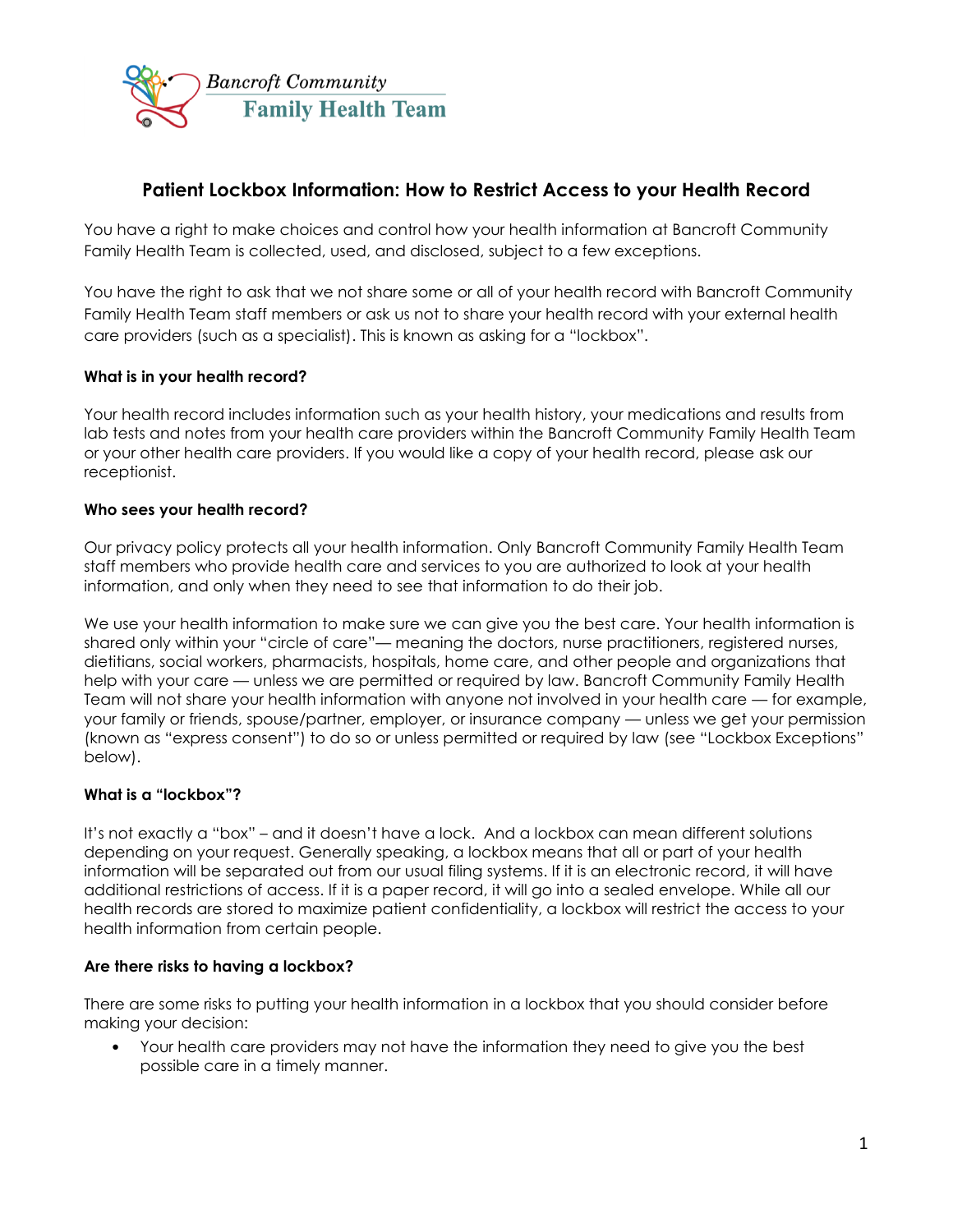

- Your health care providers may not have enough information to safely provide you with services and so may not be able to offer you care.
- It may be harder for your health care providers to share your information in an emergency.
- There may be errors in assessments, treatment or medications if the people providing care do not have enough information or do not have the right information about you.
- You may have to undergo duplicate tests, procedures and health history questions if existing information is unavailable.
- You may not benefit from the wide range of services we have at Bancroft Community Family Health Team.
- There may be other risks specific to you and your request, which we will discuss with you.

## **Lockbox Exceptions**

Because your family physician is the health information custodian for purposes of PHIPA, a lockbox cannot be used to prevent your family physician from accessing your Bancroft Community Family Health Team record.

Also, under the law, there are times when Bancroft Community Family Health Team can or must collect, use, or disclose information about you — without your consent — even if your information is otherwise "locked".

If your information is already in a lockbox, the "lock" may be broken and your information may be used or disclosed as permitted or required by law. We have provided some examples, but there may be other circumstances where the use or disclosure of your information is permitted or required by law. We may use or disclose your health information without your permission in order to:

- Report a child in need of protection to the Children's Aid Society
- Make reports to the Ministry of Transportation or Public Health or other mandatory reports
- Protect you or someone else if we believe there is a significant risk of serious harm
- Obtain or process payments
- Plan our services
- Engage in quality improvement exercises
- Dispose of information
- Comply with a court order
- Defend ourselves in litigation
- Engage in research (as long as we have research ethics board approval)
- Teach our staff to provide health care

If you have questions about how we can use or disclose your health information, you can ask your physician or one of our Privacy Officers.